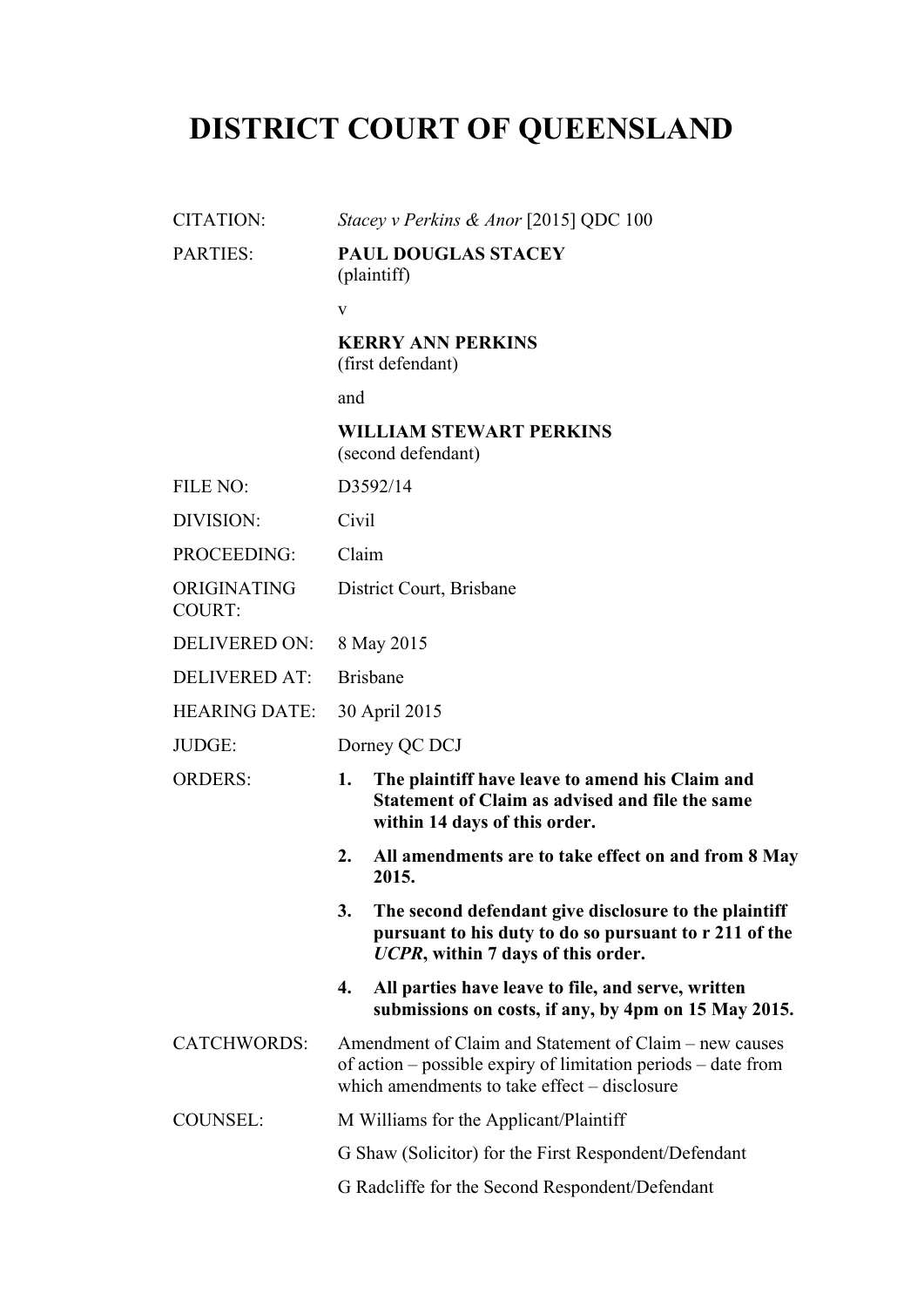| <b>SOLICITORS:</b>           | Carter Capner Law for the Applicant/Plaintiff                                                                                                                                                          |
|------------------------------|--------------------------------------------------------------------------------------------------------------------------------------------------------------------------------------------------------|
|                              | Australian Law Group for the First Respondent/Defendant                                                                                                                                                |
|                              | Russell Baxter Lawyers for the Second<br>Respondent/Defendant                                                                                                                                          |
| <b>LEGISLATION</b><br>CITED: | Civil Proceedings Act 2011, s 28                                                                                                                                                                       |
|                              | Competition and Consumer Act 2010, Schedule 2: The<br>Australian Consumer Law, s 236, s 243(b)                                                                                                         |
|                              | Limitation of Actions Act 1974                                                                                                                                                                         |
|                              | <i>Trade Practices Act 1974 (Cth)</i>                                                                                                                                                                  |
|                              | Uniform Civil Procedure Rules 1999, $r$ 5, $r$ 171, $r$ 214(2)(c),<br>r 214(2)(e), r 223, r 375, r 376, r 376(4), r 377(1)(c), r 379, r<br>387(3)                                                      |
| <b>CASES CITED:</b>          | Aon Risk Services Australia Limited v Australian National<br>University (2009) 239 CLR 175                                                                                                             |
|                              | Hartnett v Hynes [2009] QSC 225                                                                                                                                                                        |
|                              | Mineral Resources Engineering Services Pty Ltd (as trustee<br>for the Meakin Investment Trust) $v$ Commonwealth Bank of<br>Australia; Hay v Commonwealth Bank of Australia [2015]<br>QSC <sub>62</sub> |
|                              | Monto Coal 2 Pty Ltd & Ors v Sanrus Pty Ltd (as trustee of<br>the QC Trust) $\&$ Ors [2014] QCA 267                                                                                                    |
|                              | Murdoch v Lake $[2014]$ QCA 216                                                                                                                                                                        |
|                              | Scarcella v Lettice (2000) 51 NSWLR 302                                                                                                                                                                |
|                              | Startune Pty Ltd v Ultra-Tune Systems (Aust) Pty Ltd [1991]<br>1 Qd R 192                                                                                                                              |
|                              | Wardley Australia v Western Australia (1992) 175 CLR 514                                                                                                                                               |
|                              | <b>Westpac Banking Corporation v Knight Property Investments</b><br>No. 3 Pty Ltd & Anor (No 3) [2014] QSC 270                                                                                         |
|                              | Winnote Pty Ltd v Page (2006) 68 NSWLR 531                                                                                                                                                             |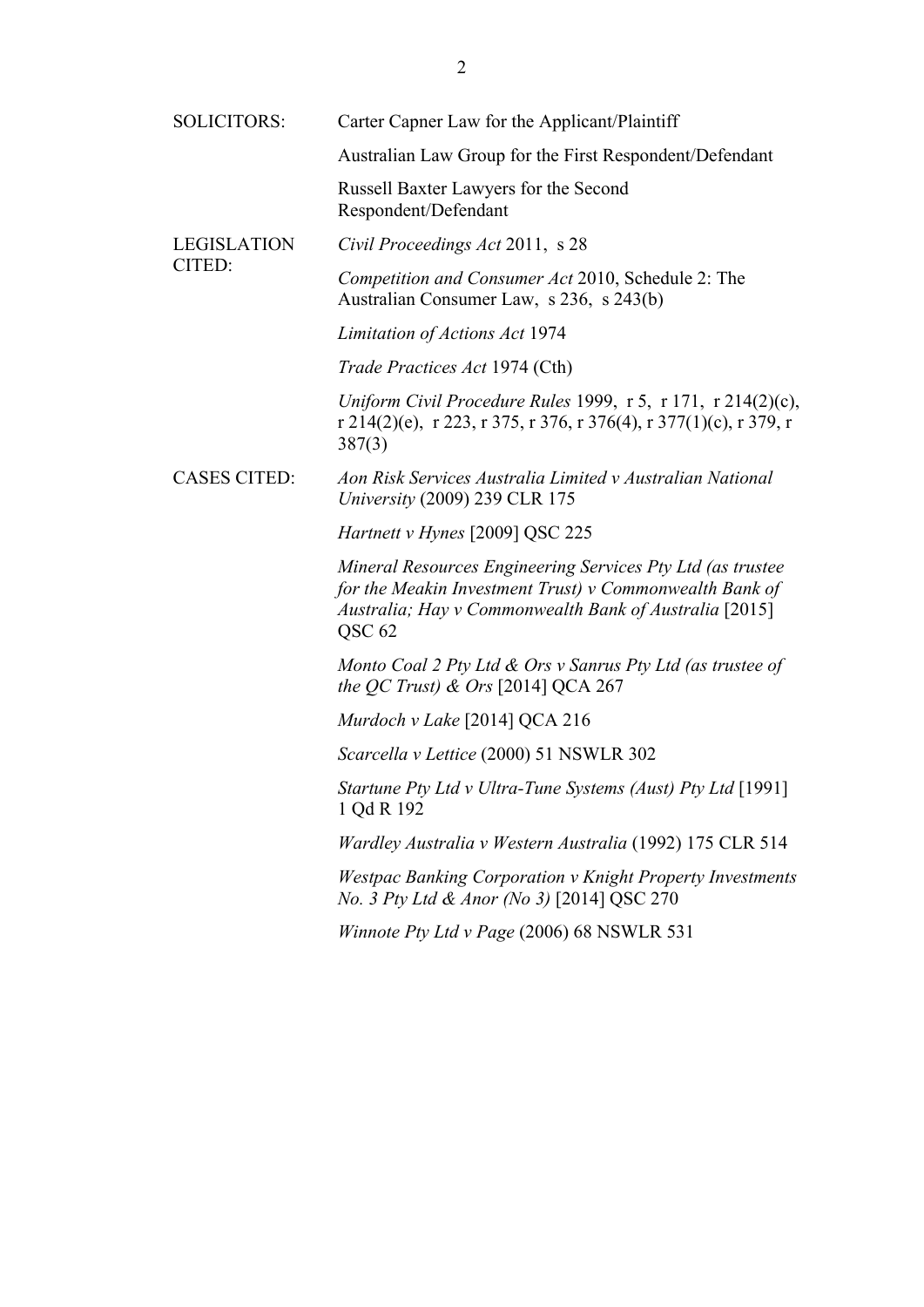### **Introduction**

- [1] By application filed 27 April 2015 the plaintiff, as applicant, has sought, pursuant to r 377(1)(c) of the *Uniform Civil Procedure Rules* 1999 (*"UCPR"*), that he be granted leave to amend both the Claim and Statement of Claim filed on 16 September 2014. The application seeks disclosure orders as well.
- [2] Upon initially considering the present Claim and Statement of Claim and having observed that no specific sum had been sought, in either, for the damages claimed, I sought that the plaintiff's Counsel take instructions because I was otherwise of the view that the action should be transferred to the Supreme Court under s 28 of the *Civil Proceedings Act* 2011: see *Startune Pty Ltd v Ultra-Tune Systems (Aust) Pty*  Ltd,<sup>1</sup> at 197. On taking such instructions, it was indicated to the Court that the amount to be sought would not be above the monetary limit of the jurisdiction of this Court, with the plaintiff abandoning any excess, for which I gave leave to effect.
- [3] Both the first defendant and the second defendant, as respondents, opposed the application for leave to further amend.

# **Background**

- [4] It is not in dispute that the plaintiff has been, at all material times, the General Manager of Shamir Australia Pty Ltd (formerly known as Smyth & Perkins Pty Ltd). It is also not in dispute that:
	- (a) the first defendant and the second defendant were shareholders in the company until such time as each sold her or his shares;
	- (b) by a Deed (Exhibit 1), dated as made 28 October 2008, entered into between the defendants and the plaintiff, the defendants agreed to pay a calculable "consideration" to the plaintiff in consideration of the plaintiff agreeing, in general terms, to continue to be employed by the company; and
	- (c) Clause 1 of the Deed contained "conditions precedent" to payment.
- [5] It also was not in dispute that the defendants asserted that those conditions precedent were not met and asserted, positively, that no obligation remains on the defendants to pay any sum to the plaintiff despite agreements, eventually, being

<sup>1</sup> [1991] 1 Qd R 192.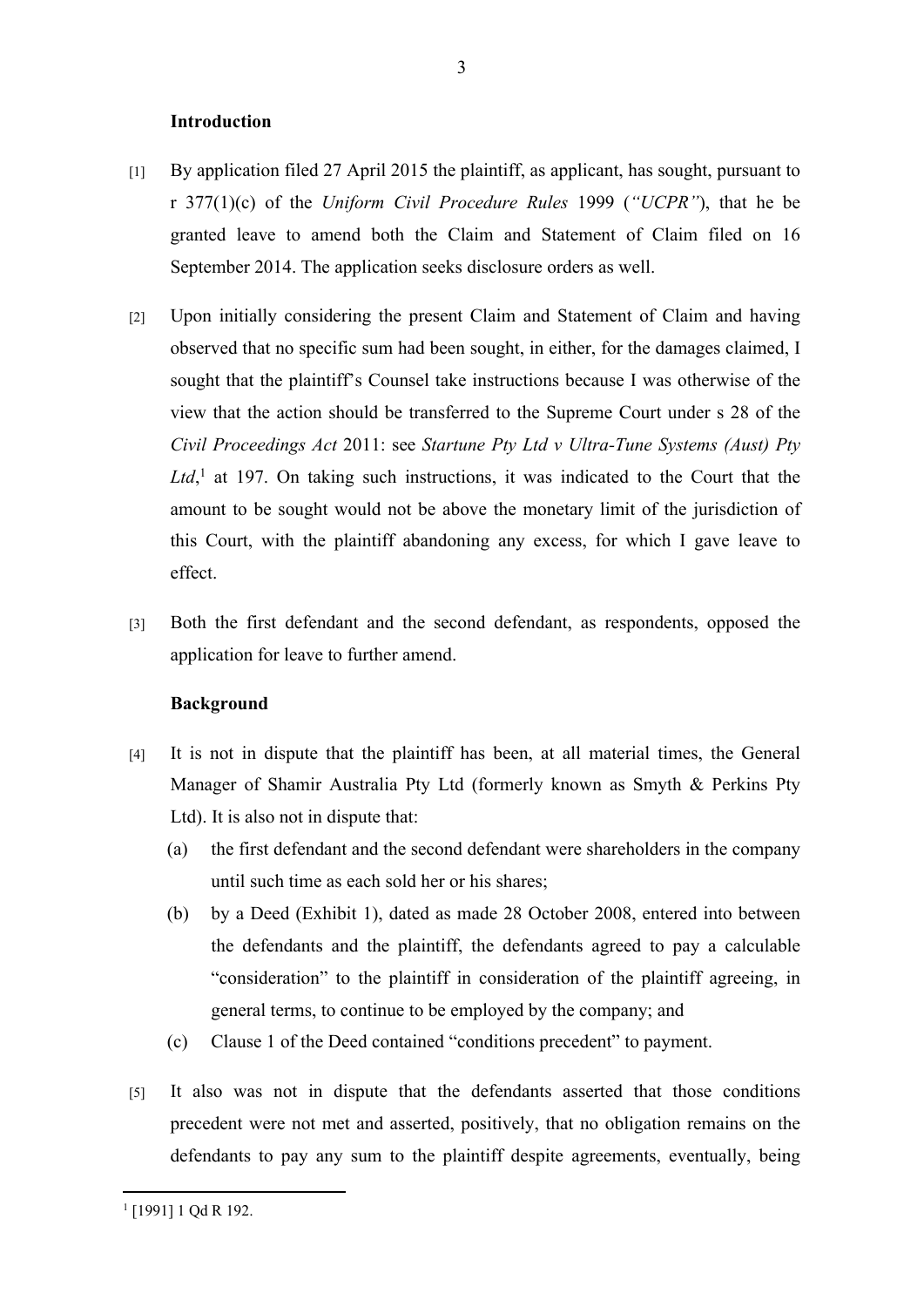entered into pursuant to which both defendants disposed of their respective shareholding referred in that Deed to the legal entity identified in that Deed.

- [6] The draft amended Claim and Statement Claim now allege, in the alternative to the presently pleaded cause of action (being damages for breach of contract), damages for "common law misrepresentation", damages for misleading or deceptive conduct pursuant to s 236 of the *Competition and Consumer Act* 2010, Schedule 2 [the *Australian Consumer Law* ("*ACL*")] and orders pursuant to s 243(b) of the *ACL* to vary that Deed and to pay damages.
- [7] Again, it is not in dispute that the further causes of action are based, at least in part, upon initial acts that are alleged to have occurred, at the latest, around April 2008.

# **Relevant amendment rules**

- [8] Despite both defendants raising the issue of the expiry of limitation periods (pursuant to the *Limitation of Actions Act* 1974 and the applicable consumer legislation), the plaintiff did not seek to amend his application so as to rely upon r 376(4) of the *UCPR* also.
- [9] Undoubtedly that course was taken because the plaintiff himself, in his written Outline (at paragraph 7), contended that the leave was to "incorporate new claims" against the first and second defendants, in circumstances where those new causes of action could not sensibly be said to arise out of the same facts, or substantially the same facts, as the existing cause of action for breach of contract.
- [10] Addressing, in an incidental way, the issue of determining a limitation period expiry date in an interlocutory hearing, Philip McMurdo J noted in *Mineral Resources Engineering Services Pty Ltd (as trustee for the Meakin Investment Trust) v Commonwealth Bank of Australia; Hay v Commonwealth Bank of Australia*<sup>2</sup> that a practical difficulty in some cases arises because it cannot be fairly determined whether a relevant period of limitation has expired: [18]. While that conclusion was reached during a general consideration of r 376, it highlights the question here about whether it is open on the existing evidence to decide, on such an interlocutory application as the present one, whether new causes of action, if allowed, would be outside the limitation periods: see the cognate discussion in *Westpac Banking*

<sup>2</sup> [2015] QSC 62.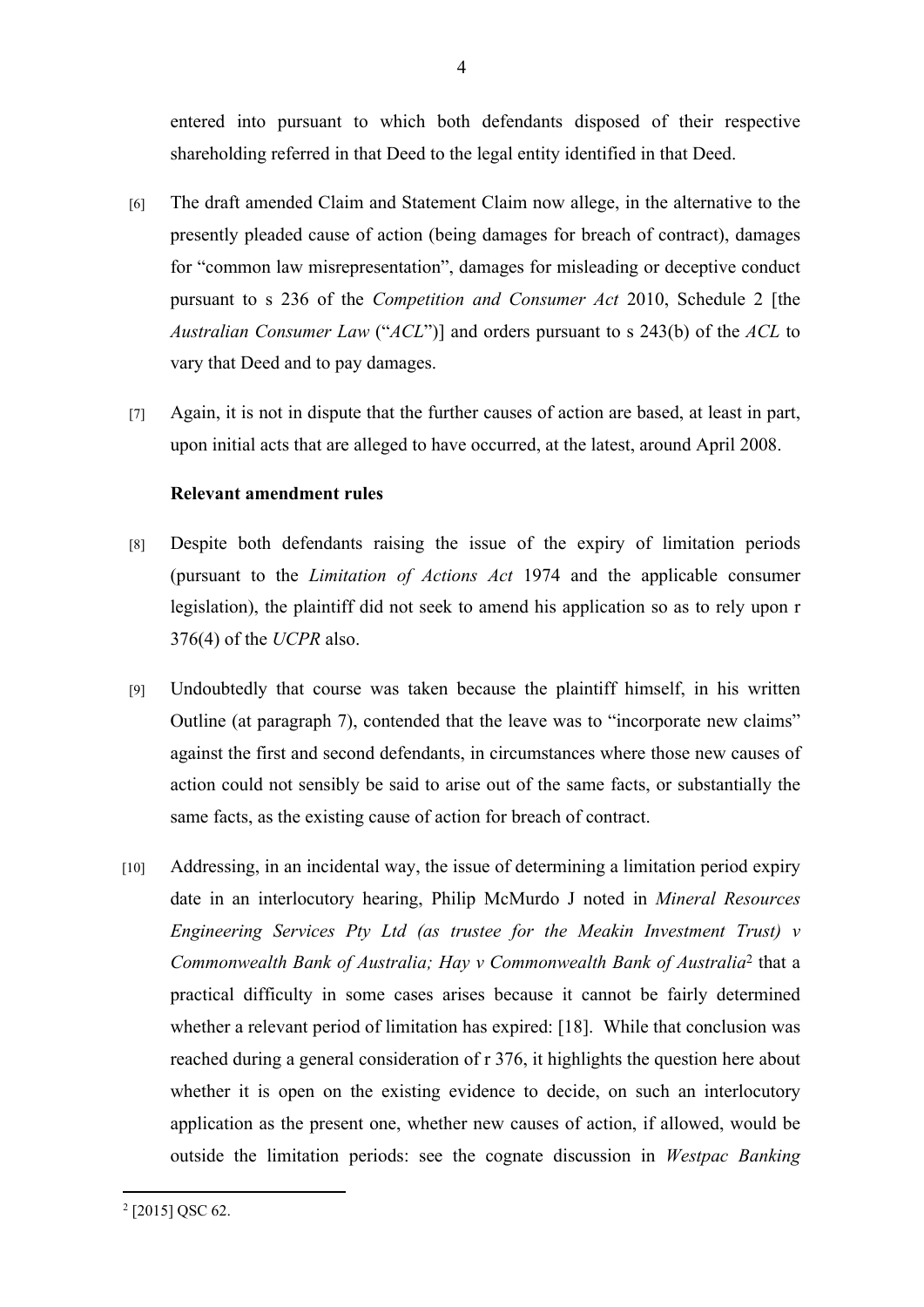Corporation v Knight Property Investments No. 3 Pty Ltd & Anor (No 3),<sup>3</sup> at  $[8]$  – [9].

- [11] As observed by Peter Lyons J in *Murdoch v Lake*,<sup>4</sup> what is critical is identifying when measurable damage first occurs: at [46], relying upon *Wardley Australia v Western Australia*,<sup>5</sup> at 537–8 and *Scarcella v Lettice*,<sup>6</sup> at [31]–[32]. As Peter Lyons J went on then to note, relying upon *Winnote Pty Ltd v Page*<sup>7</sup> (at [64]), in determining whether a cause of action has accrued concerning the expiry of a period of limitation, the question is answered by reference to the substance of the matter and not simply on the basis of allegations in a pleading: also at [46].
- [12] The applicant/plaintiff has asserted that his measurable loss at least arguably occurred, at the earliest, when "each of the defendants respectively sold their shares in the corporation and then refused to make good the(ir) promise". Those dates are, arguably, still within any 6 year period of limitation. Given the cautionary message in *Wardley* (by Mason CJ, Dawson, Gaudron and McHugh JJ) that limitation questions should *not* be decided in interlocutory proceedings "except in the clearest of cases" (at 533), I decline to enter in to such a consideration at this time.
- [13] Nevertheless, as I indicated during the oral submissions, particularly in circumstances where r 376 is not relied on, it may be appropriate to make an order pursuant to r  $387(3)$  – to the extent that it operates – that the Court should "otherwise" order, so that the defendants will still have the avenue of pleading any limitation period that might be arguably applicable. I intend to follow that course. To the extent that it does not, r 387(2) has effect.

# **Principles relevant to discretion**

[14] The parties have raised the potential effect of *Aon Risk Services Australia Limited v Australian National University*. 8 Recently, in *Monto Coal 2 Pty Ltd & Ors v Sanrus*  Pty Ltd (as trustee of the QC Trust)  $\&$  Ors,<sup>9</sup> the Court of Appeal held that the principles in *Aon*, because of the operation of r 5 of the *UCPR*, must be accepted to

<sup>3</sup> [2014] QSC 270.

<sup>4</sup> [2014] QCA 216.

<sup>5</sup> (1992) 175 CLR 514.

<sup>6</sup> (2000) 51 NSWLR 302.

<sup>7</sup> (2006) 68 NSWLR 531.

<sup>8</sup> (2009) 239 CLR 175.

<sup>&</sup>lt;sup>9</sup> [2014] QCA 267.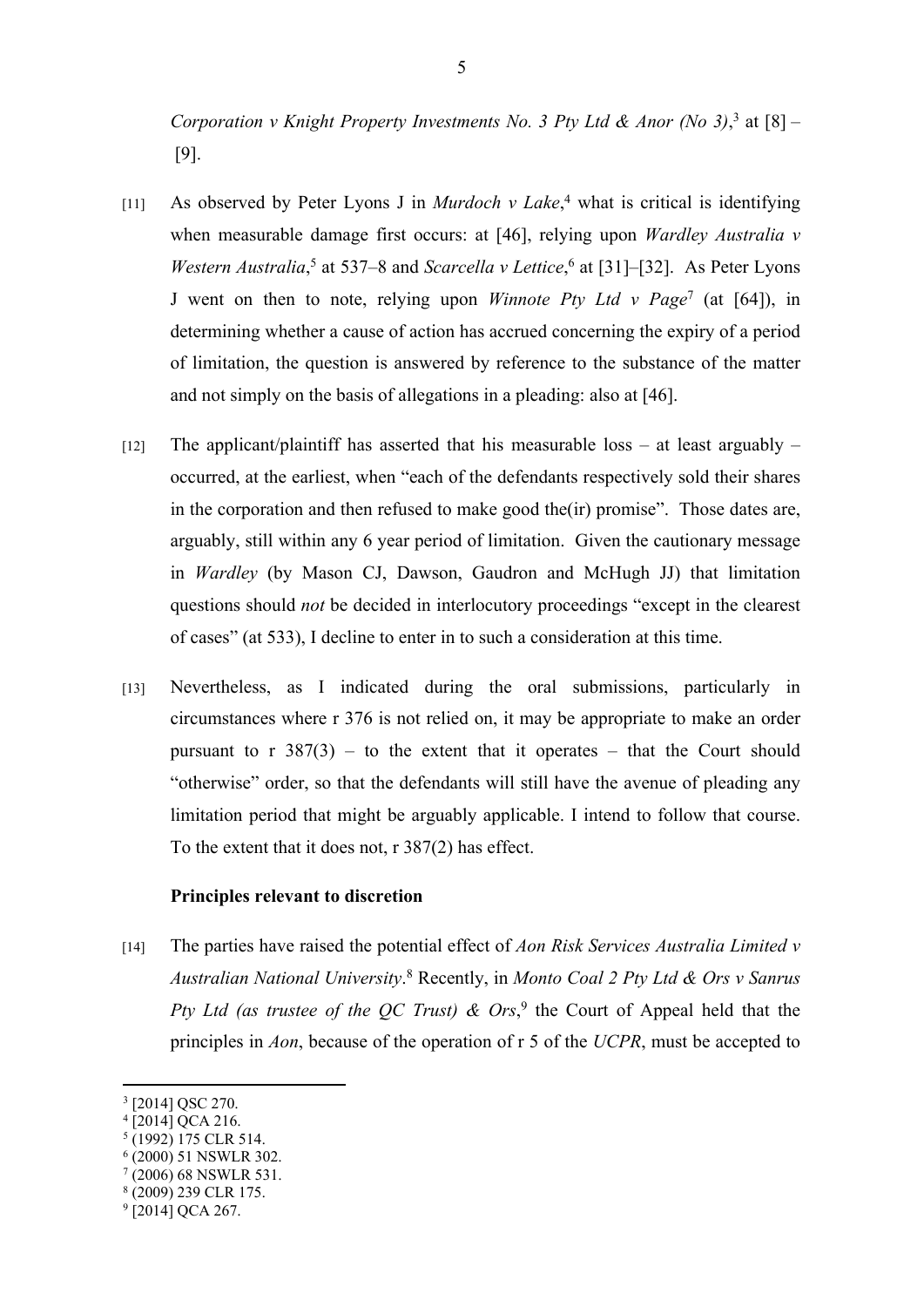be of general application and, in particular, do apply to amendments – particularly relevant to that case – prior to the filing of a request for a trial date or the allocation of a trial date by the supervising judge: at [73]. As Flanagan J, speaking for the Court, noted, Applegarth J in *Hartnett v Hynes*<sup>10</sup> (at [27]) outlined 12 principles applicable with respect to amendments for which leave is required: at [74]. Nevertheless, as he went on to remark, the 12 principles identified "are, of course, only a guide in the sense that the application of those principles will vary from case to case… (and) (e)ach case will depend on its own circumstances.": at [74].

- [15] It is unnecessary, in this case, to canvas all 12 principles. What is relevant here are the following:
	- there has been no undue delay, with the present application being filed some 5 months only after service on the plaintiff of the defences of the defendants;
	- no trial date has even been requested;
	- there is an explanation for the plaintiff's application to amend, since the proposed new causes of action have arisen out of the defences filed by the defendants to the present claim by the plaintiff for breach of contract;
	- while there may well be limitation periods which have expired, it is at least arguable, given *Wardley*, that there are real issues in dispute about them that need proper adjudication by this Court;
	- issues such as the application of the parol evidence rule, oral collateral agreements and *non est factum* – with the latter being, perhaps, particularly doubtful – are still arguable propositions (without the limitation defences having been decided against the plaintiff);
	- apart from costs, there is no identified prejudice to other parties, to other litigants or to this Court (on a case management consideration); and
	- while there was a lengthy delay in commencing the proceeding, the impelling feature here is the nature of the defences raised by the defendants and whether, in those circumstances, matters concerning the Deed and its surrounding factual matrix ought to be properly explored – which they ought to in this particular case where there is no suggestion, for instance, of loss of evidence.

<sup>10</sup> [2009] QSC 225.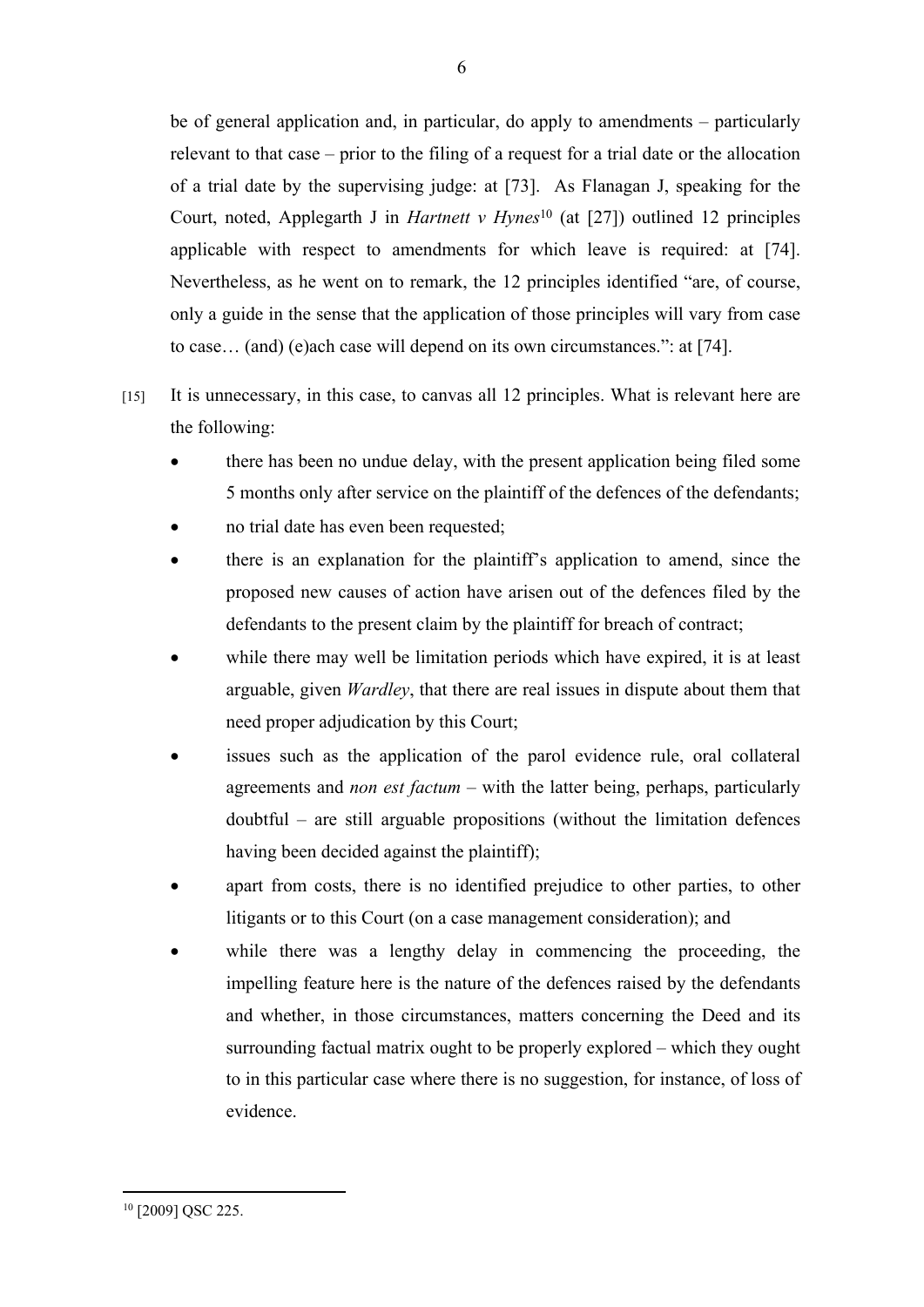[16] Accordingly, the general discretionary features lead me to the tentative position that an amendment should be allowed, subject to the next matter to be addressed.

### **Inadequacy of draft amended pleadings**

- [17] I have already addressed the issue of unspecified damages. There is, in addition, the fact that no particulars have been given, even in the draft pleadings about the basis of any calculation of them, even though the excess over the District Court jurisdiction limit has now been abandoned. Even so, even though I will not give leave to amend in accordance with the draft (Exhibit "MB-1" to the affidavit of Michael Plaxton filed 27 April 2015) because of its manifest deficiencies, I think there is enough evidentiary substance in the foreshadowed Amended Claim and Amended Statement of Claim to permit the plaintiff to attempt to settle pleadings which will be compliant with the *UCPR.*
- [18] An additional factor asserted against the draft is its reliance upon the *ACL.* As correctly pointed out by the defendants, the *ACL* took effect from 1 January 2011. That, at least on its face, raises substantial difficulties about total reliance upon that, although the previous legislation, the *Trade Practices Act* 1974 (Cth), may yet reveal itself as a proper basis for such "consumer" based claims.
- [19] The last matter raised by the defendants is the lack of particularity in the proposed Amended Statement of Claim. This can clearly be addressed if it were still to be an issue once an amended pleading is filed, with the clear observation that any new pleading that is deficient may well be subject to an application pursuant to, for instance, r 171 of the *UCPR*.

# **Decision on amendment**

[20] Given the above considerations, the plaintiff is granted leave pursuant to  $r \frac{377(1)}{c}$ of the *UCPR* to amend the Claim in this proceeding and, consequently, the Statement of Claim pursuant to r 375, as he is advised. It is to be further ordered that all such amendments are to take effect on and from the date of these orders. Because some resettling is necessary on the draft, I will allow 14 days for the amended pleadings to be filed.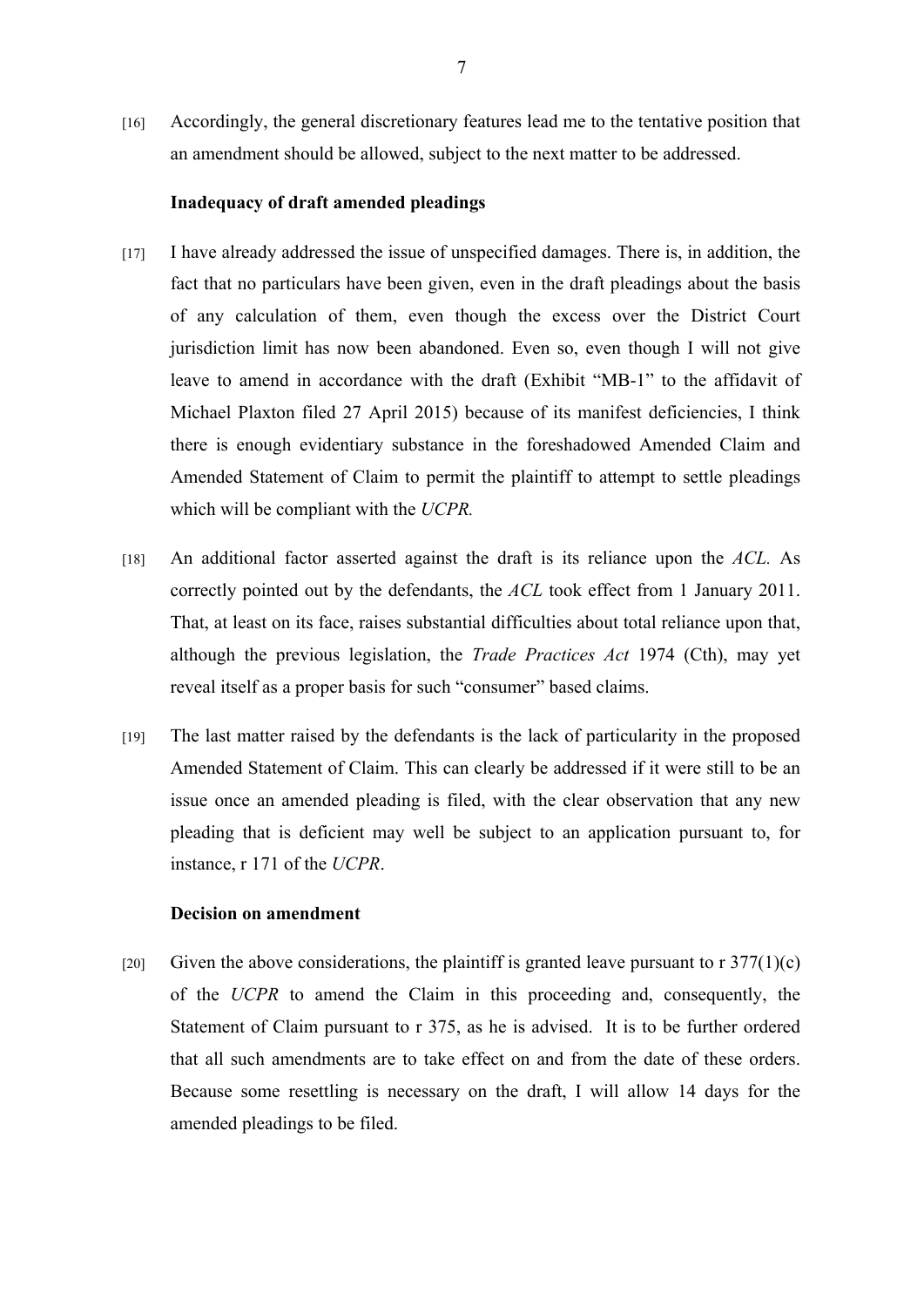#### **Further disclosure**

- [21] Since r  $214(2)(c)$  has the effect that the duty of disclosure timing is to be within 28 days after the amended pleading is delivered, at least with respect to additional documents, it is appropriate in such a circumstance that all disclosure of that nature be left subject to the regime of the *UCPR*. With respect to disclosure on the existing pleadings, r 214(2)(e) states that that was to be within 28 days after the close of pleadings. The first defendant attempted such disclosure initially by a list of documents delivered on 20 February 2015. The second defendant has not even made disclosure to this point.
- [22] To the extent to which the plaintiff has sought further disclosure from the first defendant, the first defendant did offer to provide further disclosure by 4pm on 1 May 2015. That communication was made prior to the filing of the application on 27 April 2015. In those circumstances, I will not make an order that the first defendant make further disclosure – but only on the basis that the first defendant does, in fact, properly disclose as already offered. Any failure to do so can be the subject of later adjudication.
- [23] With respect to the second defendant, I intend to make an order that disclosure be made within 7 days of the date of the orders made here.

# **Costs**

- [24] The plaintiff in this application has sought a singular indulgence to substantially amend his Claim and Statement of Claim in circumstances not only where is there an arguable case for the application of relevant limitation periods but also where the draft pleadings contain many deficiencies, particularly with respect to particularisation. In such circumstances and in light of my decision on disclosure, subject to hearing further argument on the matter (for which I will give leave), I indicate an intention to order that the plaintiff pay the first defendant's costs of the application. Because of the default provisions in the *UCPR*, it is unnecessary to state either the requirement for assessment or that they be on a standard basis.
- [25] With respect to the second defendant, subject again to giving leave to file written submissions on costs, because of his failure to make disclosure I indicate an intention to make no order as to costs with respect to the application in so far as it